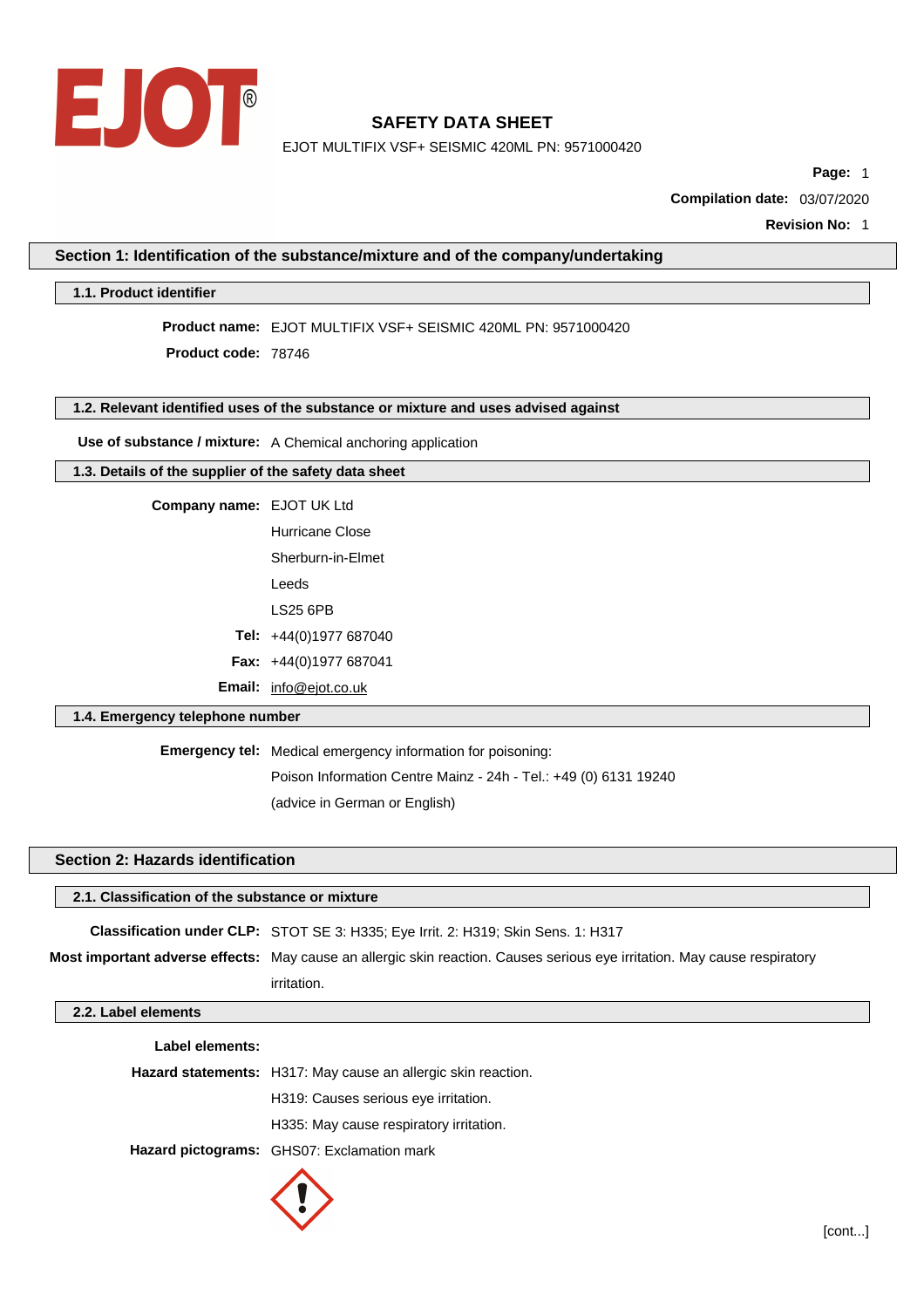# EJOT MULTIFIX VSF+ SEISMIC 420ML PN: 9571000420

|                              |                                                                                              | Page: 2 |  |
|------------------------------|----------------------------------------------------------------------------------------------|---------|--|
| <b>Signal words: Warning</b> |                                                                                              |         |  |
|                              | <b>Precautionary statements:</b> P261: Avoid breathing dust/fumes/gas/mist/vapours/spray.    |         |  |
|                              | P264: Wash skin thoroughly after handling.                                                   |         |  |
|                              | P280: Wear protective gloves/protective clothing/eye protection/face protection.             |         |  |
|                              | P302+P352: IF ON SKIN: Wash with plenty of water.                                            |         |  |
|                              | P304+P340: IF INHALED: Remove person to fresh air and keep comfortable for                   |         |  |
|                              | breathing.                                                                                   |         |  |
|                              | P305+P351+P338: IF IN EYES: Rinse cautiously with water for several minutes. Remove          |         |  |
|                              | contact lenses, if present and easy to do. Continue rinsing.                                 |         |  |
|                              | Haz. ingredients (label): ETHYLENE DIMETHACRYLATE; METHACRYLIC ACID, MONOESTER WITH PROPANE- |         |  |
|                              | 1,2-DIOL; DIBENZOYL PEROXIDE                                                                 |         |  |
| 2.3. Other hazards           |                                                                                              |         |  |

**Other hazards:** Not applicable.

**PBT:** This product is not identified as a PBT/vPvB substance.

## **Section 3: Composition/information on ingredients**

**3.2. Mixtures**

#### **Hazardous ingredients:**

#### ETHYLENE DIMETHACRYLATE

| <b>EINECS</b>                                                                                    | CAS        | PBT / WEL                                                              | <b>CLP Classification</b>                                      | Percent   |  |
|--------------------------------------------------------------------------------------------------|------------|------------------------------------------------------------------------|----------------------------------------------------------------|-----------|--|
| 202-617-2                                                                                        | $97-90-5$  |                                                                        | STOT SE 3: H335; Skin Sens. 1: H317                            | 10-20%    |  |
| METHACRYLIC ACID, MONOESTER WITH PROPANE-1,2-DIOL - REACH registered number(s): 01-2119490226-37 |            |                                                                        |                                                                |           |  |
| 248-666-3                                                                                        | 27813-02-1 |                                                                        | Eye Irrit. 2: H319; Skin Sens. 1: H317                         | $3 - 10%$ |  |
|                                                                                                  |            | DIBENZOYL PEROXIDE - REACH registered number(s): 01-2119511472-50-XXXX |                                                                |           |  |
| 202-327-6                                                                                        | $94-36-0$  |                                                                        | Skin Sens. 1: H317; Org. Perox. B:<br>H241; Eye Irrit. 2: H319 | $1 - 3%$  |  |

### 1,1'-(P-TOLYLIMINO)DIPROPAN-2-OL

| 254-075-1 | 38668-48-3 | Acute Tox. 2: H300; Aquatic Chronic 3: | :1% |
|-----------|------------|----------------------------------------|-----|
|           |            | H412; Eye Dam. 1: H318                 |     |

# **Section 4: First aid measures**

### **4.1. Description of first aid measures**

**Skin contact:** Remove all contaminated clothes and footwear immediately unless stuck to skin. Wash immediately with plenty of soap and water.

**Eye contact:** Bathe the eye with running water for 15 minutes. Consult a doctor.

**Ingestion:** Wash out mouth with water. Consult a doctor.

**Inhalation:** Remove casualty from exposure ensuring one's own safety whilst doing so. Consult a doctor.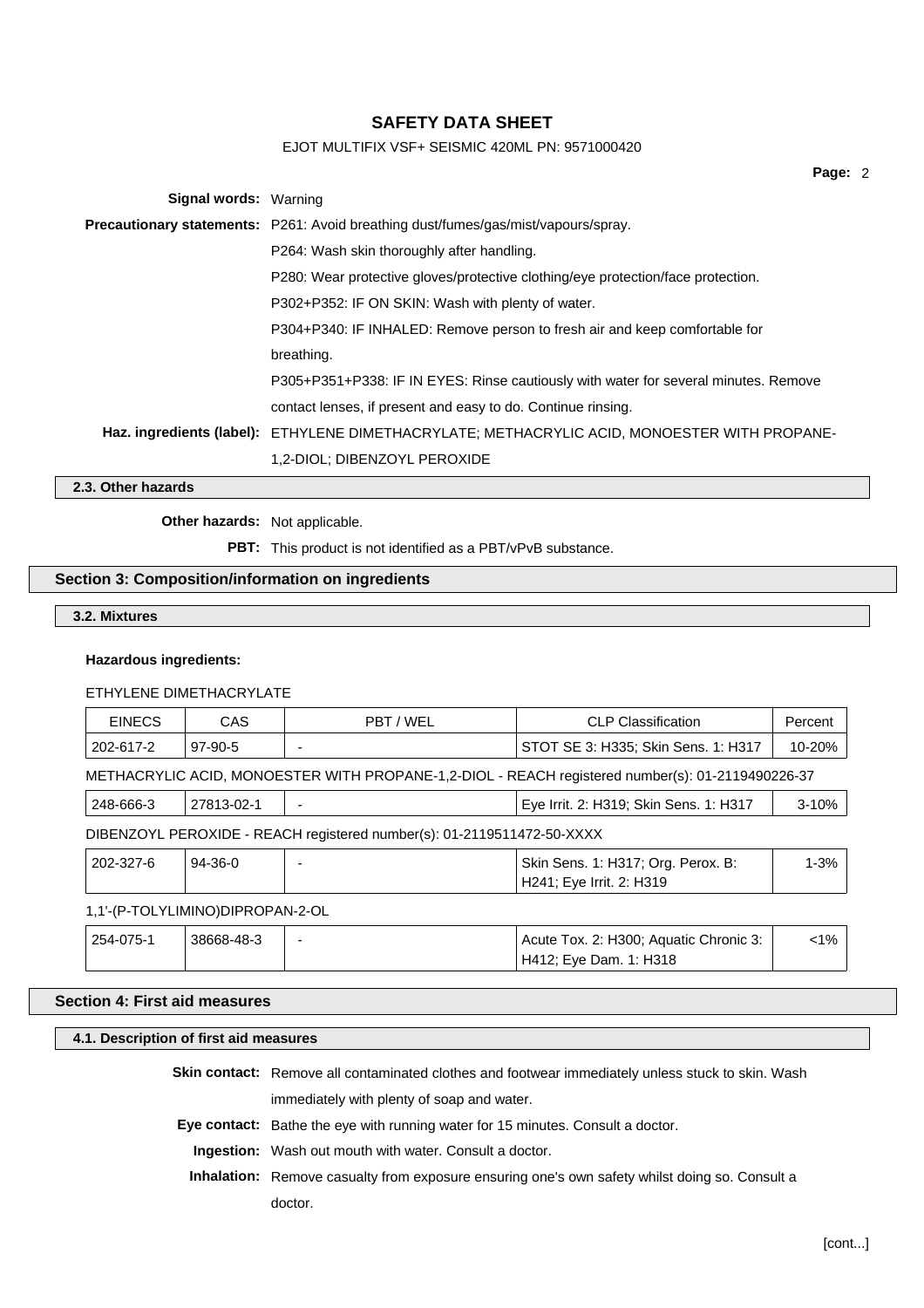### EJOT MULTIFIX VSF+ SEISMIC 420ML PN: 9571000420

#### **4.2. Most important symptoms and effects, both acute and delayed**

**Skin contact:** There may be irritation and redness at the site of contact.

**Eye contact:** There may be irritation and redness. The eyes may water profusely.

**Ingestion:** There may be soreness and redness of the mouth and throat.

**Inhalation:** There may be irritation of the throat with a feeling of tightness in the chest. Exposure may cause coughing or wheezing.

**Delayed / immediate effects:** Immediate effects can be expected after short-term exposure.

#### **4.3. Indication of any immediate medical attention and special treatment needed**

**Immediate / special treatment:** Eye bathing equipment should be available on the premises.

#### **Section 5: Fire-fighting measures**

**5.1. Extinguishing media**

**Extinguishing media:** Suitable extinguishing media for the surrounding fire should be used.

#### **5.2. Special hazards arising from the substance or mixture**

**Exposure hazards:** In combustion emits toxic fumes.

**5.3. Advice for fire-fighters**

**Advice for fire-fighters:** Wear self-contained breathing apparatus. Wear protective clothing to prevent contact

with skin and eyes.

# **Section 6: Accidental release measures**

**6.1. Personal precautions, protective equipment and emergency procedures**

**Personal precautions:** Refer to section 8 of SDS for personal protection details. If outside do not approach from downwind. If outside keep bystanders upwind and away from danger point. Mark out the contaminated area with signs and prevent access to unauthorised personnel. Do not create dust.

#### **6.2. Environmental precautions**

**Environmental precautions:** Do not discharge into drains or rivers.

#### **6.3. Methods and material for containment and cleaning up**

**Clean-up procedures:** Transfer to a closable, labelled salvage container for disposal by an appropriate

method.

#### **6.4. Reference to other sections**

**Reference to other sections:** Refer to section 8 of SDS.

#### **Section 7: Handling and storage**

## **7.1. Precautions for safe handling**

**Handling requirements:** Avoid direct contact with the substance. Ensure there is sufficient ventilation of the area.

Do not handle in a confined space. Avoid the formation or spread of dust in the air.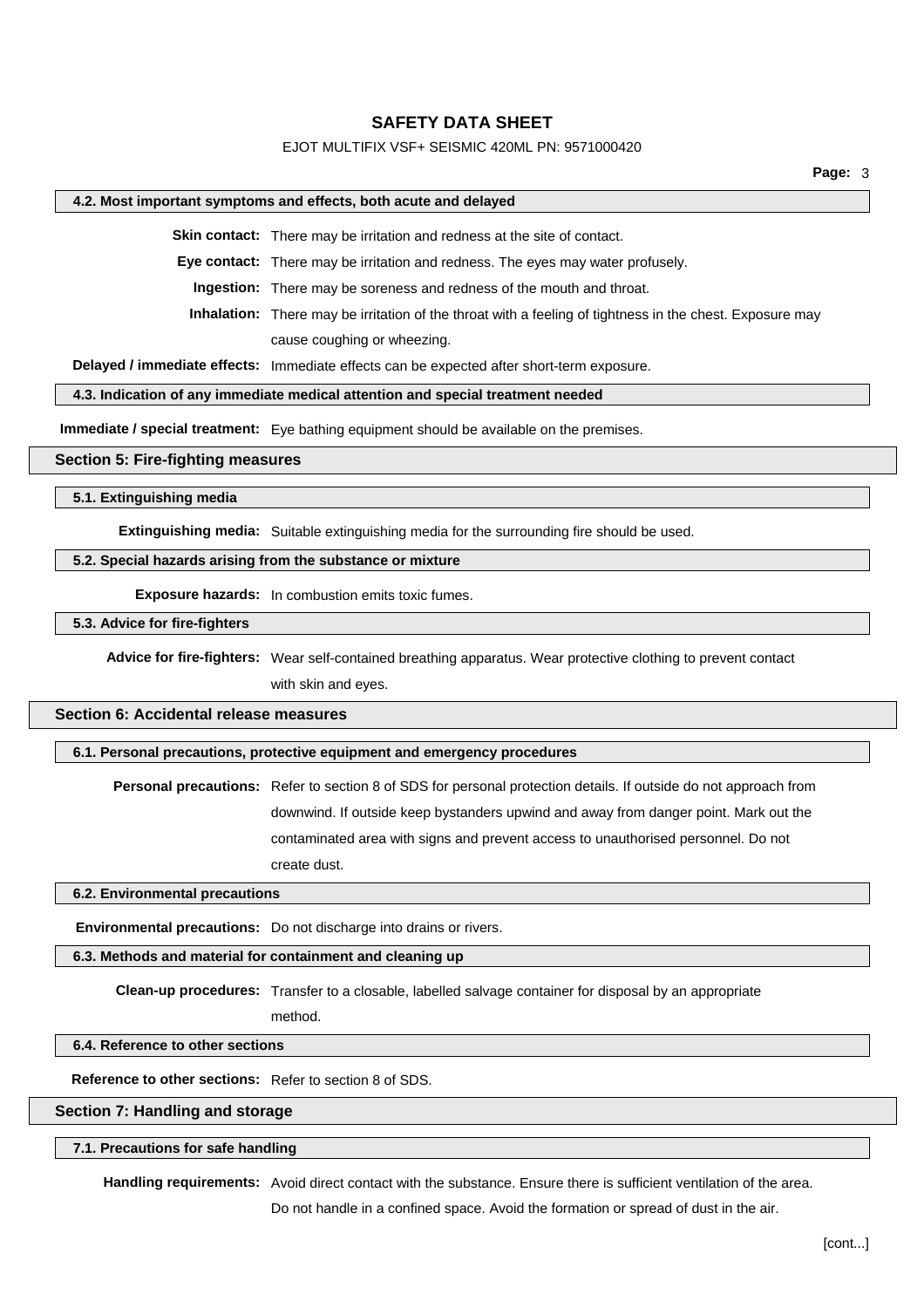# EJOT MULTIFIX VSF+ SEISMIC 420ML PN: 9571000420

# **7.2. Conditions for safe storage, including any incompatibilities**

**Storage conditions:** Store in a cool, well ventilated area. Keep container tightly closed.

**Suitable packaging:** Must only be kept in original packaging.

## **7.3. Specific end use(s)**

**Specific end use(s):** Building and construction work (SU19).

# **Section 8: Exposure controls/personal protection**

## **8.1. Control parameters**

## **Hazardous ingredients:**

# **DIBENZOYL PEROXIDE**

## **Workplace** exposure limits: **Respirable** dust

| State | 8 hour TWA       | 15 min. STEL | 8 hour TWA | 15 min. STEL |
|-------|------------------|--------------|------------|--------------|
| UK    | $5 \text{ mg/m}$ |              |            |              |

## **DNEL/PNEC Values**

## **Hazardous ingredients:**

# **ETHYLENE DIMETHACRYLATE**

| Type        | Exposure                   | Value                  | Population                | $E$ ffect $ $ |
|-------------|----------------------------|------------------------|---------------------------|---------------|
| <b>DNEL</b> | Inhalation (repeated dose) | $2.45 \text{ mg/m}^3$  | Workers                   | Systemic      |
| DNEL        | Dermal (repeated dose)     | 1.3 mg/kg bw/day       | Workers                   | Systemic      |
| <b>DNEL</b> | Inhalation (repeated dose) | 1.45 mg/m <sup>3</sup> | <b>General Population</b> | Systemic      |
| <b>DNEL</b> | Dermal (repeated dose)     | 830 µg/kg bw/day       | <b>General Population</b> | Systemic      |
| DNEL        | Oral (repeated dose)       | 830 µg/kg bw/day       | <b>General Population</b> | Systemic      |

# **METHACRYLIC ACID, MONOESTER WITH PROPANE-1,2-DIOL**

| Type        | Exposure                   | Value                   | Population                | Effect   |
|-------------|----------------------------|-------------------------|---------------------------|----------|
| <b>DNEL</b> | Inhalation (repeated dose) | 14.7 mg/m <sup>3</sup>  | <b>Workers</b>            | Systemic |
| <b>DNEL</b> | Dermal                     | 4.2 mg/kg bw/day        | <b>Workers</b>            | Systemic |
| <b>DNEL</b> | Inhalation (repeated dose) | $8.8 \,\mathrm{mg/m^3}$ | <b>General Population</b> | Systemic |
| <b>DNEL</b> | Dermal                     | 2.5 mg/kg bw/day        | <b>General Population</b> | Systemic |
| <b>DNEL</b> | Oral (repeated dose)       | 2.5 mg/kg bw/day        | <b>General Population</b> | Systemic |

# **DIBENZOYL PEROXIDE**

| $\tau_\mathsf{VDE}$ | Exposure                   | Value               | Population | Effect   |
|---------------------|----------------------------|---------------------|------------|----------|
| DNEL                | Inhalation (repeated dose) | $39 \text{ mg/m}^3$ | Workers    | Systemic |
| DNEL                | Dermal (repeated dose)     | 13.3 mg/kg bw/day   | Workers    | Svstemic |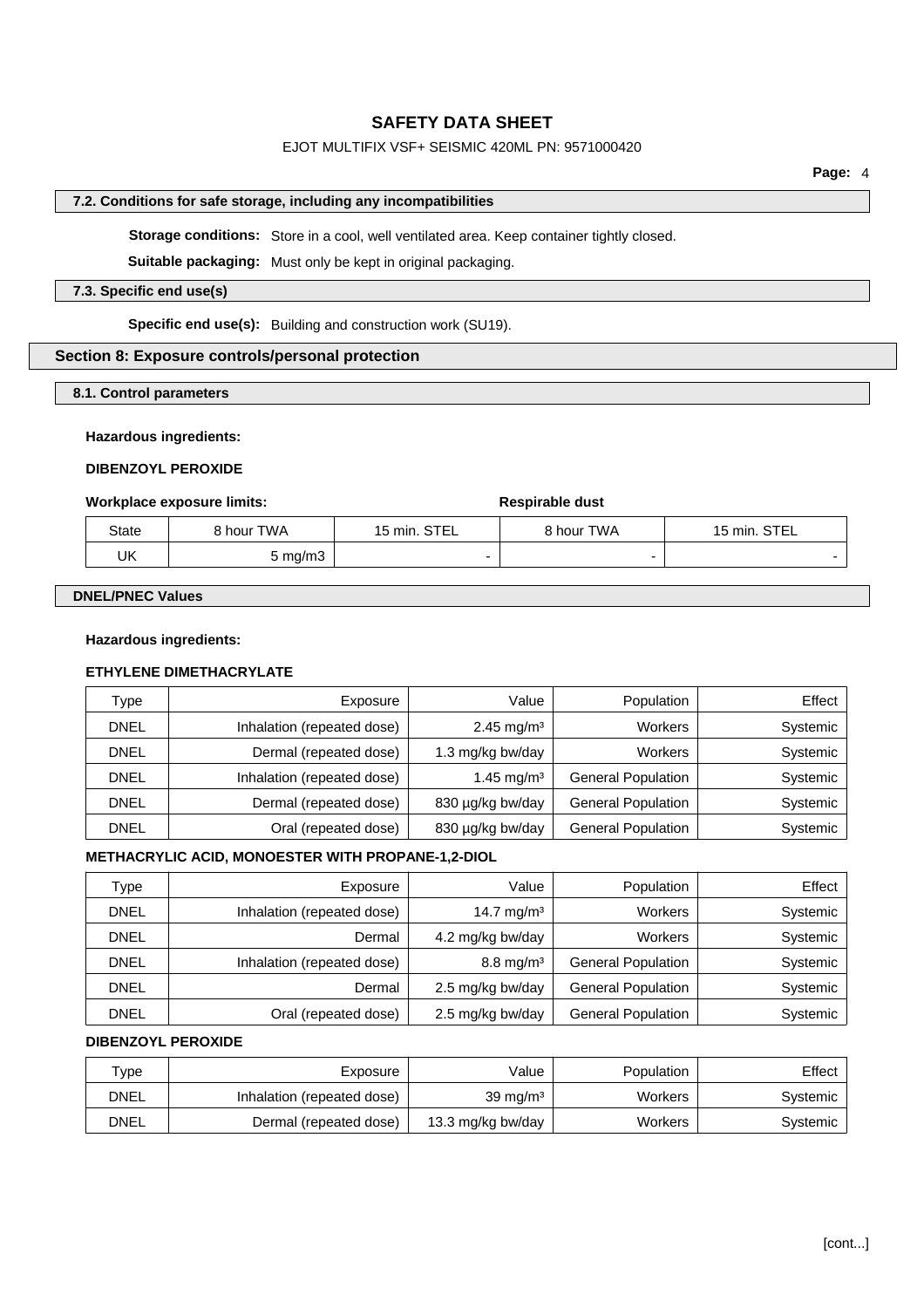# EJOT MULTIFIX VSF+ SEISMIC 420ML PN: 9571000420

|                                                                                                              |                                                                                                                                                |                 |                                                                                                           | Page: 5  |  |
|--------------------------------------------------------------------------------------------------------------|------------------------------------------------------------------------------------------------------------------------------------------------|-----------------|-----------------------------------------------------------------------------------------------------------|----------|--|
| <b>DNEL</b>                                                                                                  | Dermal                                                                                                                                         | $34 \mu g/cm^2$ | Workers                                                                                                   | Local    |  |
| <b>DNEL</b>                                                                                                  | Oral (repeated dose)                                                                                                                           | 2 mg/kg bw/day  | <b>General Population</b>                                                                                 | Systemic |  |
| 8.2. Exposure controls                                                                                       |                                                                                                                                                |                 |                                                                                                           |          |  |
| <b>Engineering measures:</b> Ensure there is sufficient ventilation of the area.                             |                                                                                                                                                |                 |                                                                                                           |          |  |
| Respiratory protection: Self-contained breathing apparatus must be available in case of emergency. Breathing |                                                                                                                                                |                 |                                                                                                           |          |  |
|                                                                                                              |                                                                                                                                                |                 | protection is required in inadequately ventilated places. Gas/vapour filter, type A: organic              |          |  |
|                                                                                                              | vapours (EN141).                                                                                                                               |                 |                                                                                                           |          |  |
|                                                                                                              |                                                                                                                                                |                 | Hand protection: Protective gloves. Nitrile gloves. Viton gloves. EN 374 Recommended thickness of         |          |  |
|                                                                                                              |                                                                                                                                                |                 | material >0.4 mm. Breakthrough time of the glove material > 8 hours. As the product is a                  |          |  |
|                                                                                                              |                                                                                                                                                |                 | preperation of several substances, the resistance of the glove material can not be                        |          |  |
|                                                                                                              |                                                                                                                                                |                 |                                                                                                           |          |  |
|                                                                                                              | calculated in advance and has therefore to be checked prior to the application.<br>Eye protection: Safety glasses. Ensure eye bath is to hand. |                 |                                                                                                           |          |  |
|                                                                                                              |                                                                                                                                                |                 |                                                                                                           |          |  |
|                                                                                                              | Skin protection: Protective clothing.                                                                                                          |                 |                                                                                                           |          |  |
| Section 9: Physical and chemical properties                                                                  |                                                                                                                                                |                 |                                                                                                           |          |  |
| 9.1. Information on basic physical and chemical properties                                                   |                                                                                                                                                |                 |                                                                                                           |          |  |
|                                                                                                              | <b>State: Paste</b>                                                                                                                            |                 |                                                                                                           |          |  |
|                                                                                                              | <b>Colour: Various</b>                                                                                                                         |                 |                                                                                                           |          |  |
|                                                                                                              | Odour: Characteristic odour                                                                                                                    |                 |                                                                                                           |          |  |
|                                                                                                              | Oxidising: Not applicable.                                                                                                                     |                 |                                                                                                           |          |  |
| Solubility in water: Insoluble                                                                               |                                                                                                                                                |                 |                                                                                                           |          |  |
| Relative density: 1.7                                                                                        |                                                                                                                                                |                 | VOC g/l: 114                                                                                              |          |  |
| 9.2. Other information                                                                                       |                                                                                                                                                |                 |                                                                                                           |          |  |
|                                                                                                              |                                                                                                                                                |                 | Other information: Solid suspension - classified as non-flammable according to results from Test N.1 test |          |  |
|                                                                                                              | method for readily combustible solids.                                                                                                         |                 |                                                                                                           |          |  |
| Section 10: Stability and reactivity                                                                         |                                                                                                                                                |                 |                                                                                                           |          |  |
| 10.1. Reactivity                                                                                             |                                                                                                                                                |                 |                                                                                                           |          |  |
|                                                                                                              |                                                                                                                                                |                 |                                                                                                           |          |  |
|                                                                                                              | Reactivity: Stable under recommended transport or storage conditions.                                                                          |                 |                                                                                                           |          |  |
| 10.2. Chemical stability                                                                                     |                                                                                                                                                |                 |                                                                                                           |          |  |
|                                                                                                              | Chemical stability: Stable under normal conditions.                                                                                            |                 |                                                                                                           |          |  |
| 10.3. Possibility of hazardous reactions                                                                     |                                                                                                                                                |                 |                                                                                                           |          |  |
|                                                                                                              |                                                                                                                                                |                 | Hazardous reactions: Hazardous reactions will not occur under normal transport or storage conditions.     |          |  |
|                                                                                                              |                                                                                                                                                |                 | Decomposition may occur on exposure to conditions or materials listed below.                              |          |  |

**10.4. Conditions to avoid**

**Conditions to avoid:** Heat.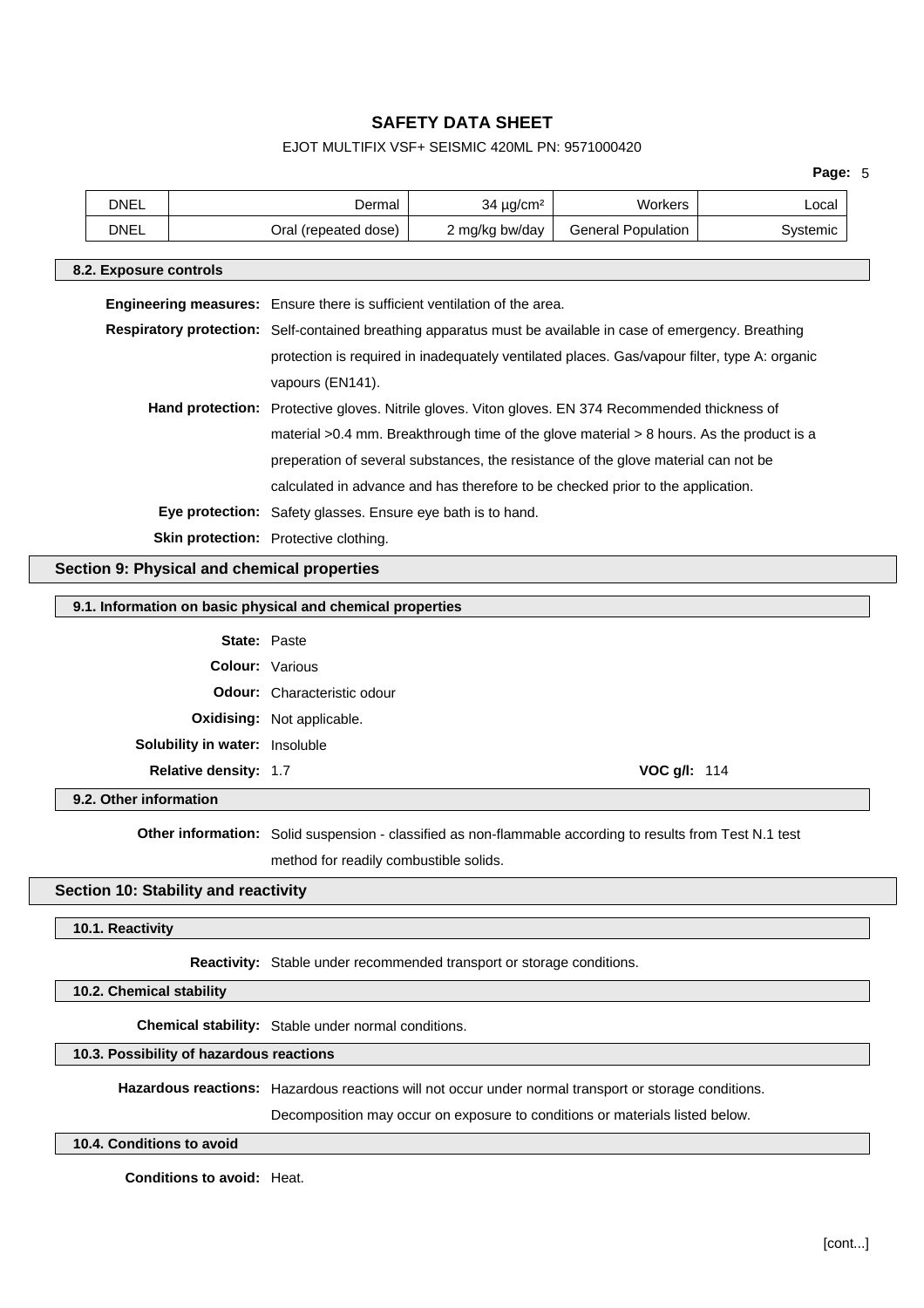# EJOT MULTIFIX VSF+ SEISMIC 420ML PN: 9571000420

**Page:** 6

## **10.5. Incompatible materials**

**Materials to avoid:** Strong oxidising agents. Strong acids.

# **10.6. Hazardous decomposition products**

**Haz. decomp. products:** In combustion emits toxic fumes.

# **Section 11: Toxicological information**

**11.1. Information on toxicological effects**

### **Hazardous ingredients:**

# **ETHYLENE DIMETHACRYLATE**

| <b>IPR</b> | <b>RAT</b> | ∟D50 | 2800   | mg/kg |
|------------|------------|------|--------|-------|
| ORL        | <b>MUS</b> | LD50 | ◠<br>_ | gm/kg |
| ORL        | <b>RAT</b> | ∟D50 | 3300   | mg/kg |

## **DIBENZOYL PEROXIDE**

| ORL            | <b>RAT</b> | LD50 | 2000 | mg/kg |
|----------------|------------|------|------|-------|
| <b>VAPOURS</b> | <b>RAT</b> | LD50 | 24.3 | mg/kg |

## **1,1'-(P-TOLYLIMINO)DIPROPAN-2-OL**

| ORAL | $\lambda$ $\lambda$ $\tau$<br>$\mathbf{v}$ | LD <sub>50</sub><br>$ -$ | 2F<br>Σv | <br>`` |
|------|--------------------------------------------|--------------------------|----------|--------|
|      |                                            |                          |          |        |

#### **Relevant hazards for product:**

| Hazard                         | Route | <b>Basis</b>          |
|--------------------------------|-------|-----------------------|
| Serious eye damage/irritation  | OPT   | Hazardous: calculated |
| Respiratory/skin sensitisation | DRM   | Hazardous: calculated |
| STOT-single exposure           | INH   | Hazardous: calculated |

## **Symptoms / routes of exposure**

**Skin contact:** There may be irritation and redness at the site of contact.

**Eye contact:** There may be irritation and redness. The eyes may water profusely.

**Ingestion:** There may be soreness and redness of the mouth and throat.

**Inhalation:** There may be irritation of the throat with a feeling of tightness in the chest. Exposure may cause coughing or wheezing.

**Delayed / immediate effects:** Immediate effects can be expected after short-term exposure.

## **Section 12: Ecological information**

**12.1. Toxicity**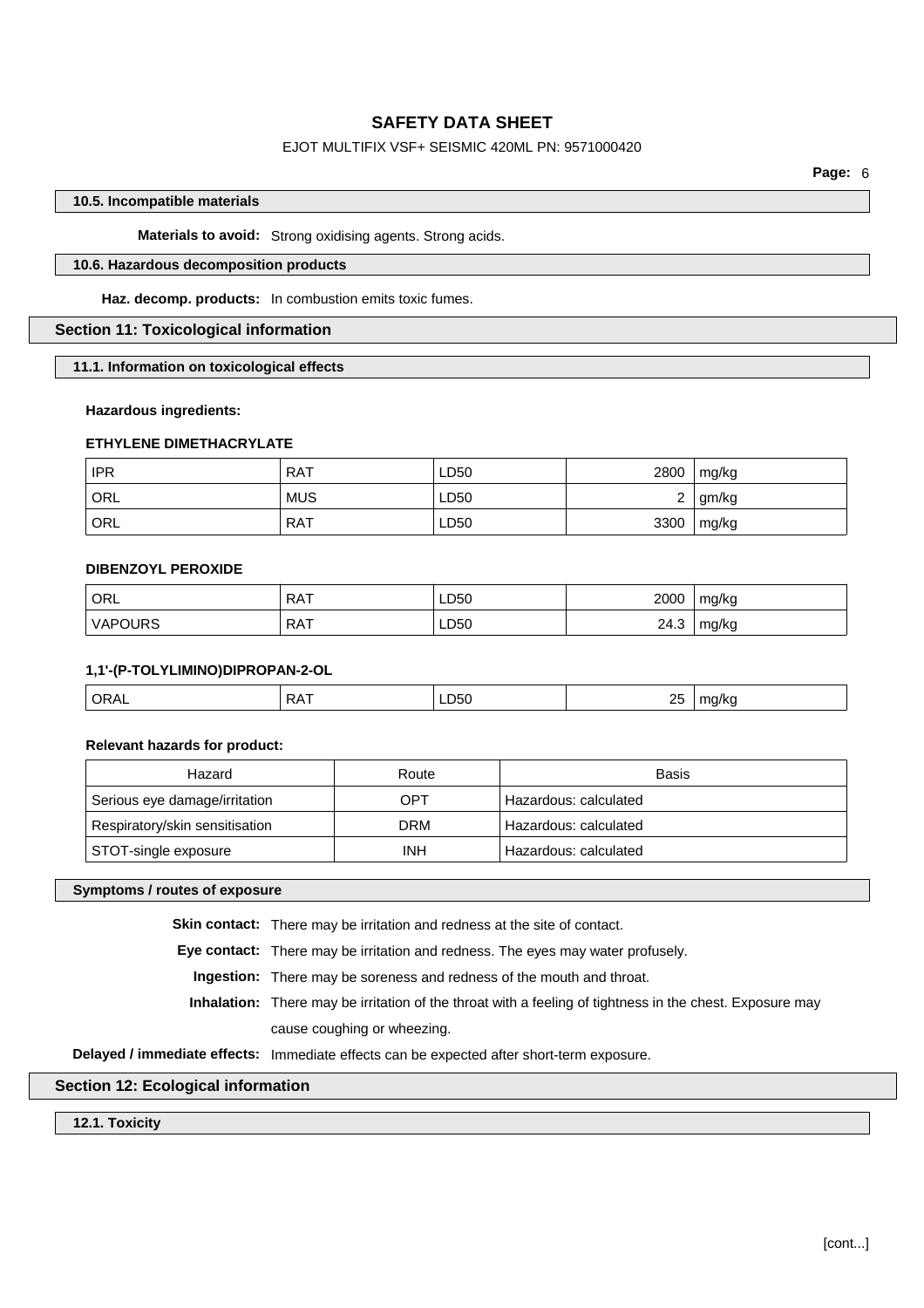# EJOT MULTIFIX VSF+ SEISMIC 420ML PN: 9571000420

**Page:** 7

## **Ecotoxicity values:** Catalyst Comp B

| <b>Species</b> | Test     | Value | Units |
|----------------|----------|-------|-------|
| ALGAE          | 72H IC50 | 150   | mg/l  |
| Daphnia magna  | 48H EC50 | >500  | mg/l  |
| <b>FISH</b>    | 96H LC50 | >500  | mq/l  |

## **Hazardous ingredients:**

#### **DIBENZOYL PEROXIDE**

| ALGAE                               | 72H ErC50 | 0.0711 | mq/l |
|-------------------------------------|-----------|--------|------|
| Daphnia magna                       | 48H EC50  | 0.110  | mg/l |
| RAINBOW TROUT (Oncorhynchus mykiss) | 96H LC50  | 0.0602 | mq/l |

## **12.2. Persistence and degradability**

# **Persistence and degradability:** Biodegradable.

## **12.3. Bioaccumulative potential**

**Bioaccumulative potential:** No bioaccumulation potential.

**12.4. Mobility in soil**

**Mobility:** No data available.

### **12.5. Results of PBT and vPvB assessment**

**PBT identification:** This product is not identified as a PBT/vPvB substance.

# **12.6. Other adverse effects**

**Other adverse effects:** Negligible ecotoxicity.

# **Section 13: Disposal considerations**

**13.1. Waste treatment methods**

|                             | <b>Disposal operations:</b> Transfer to a suitable container and arrange for collection by specialised disposal      |
|-----------------------------|----------------------------------------------------------------------------------------------------------------------|
|                             | company.                                                                                                             |
| Waste code number: 08 04 09 |                                                                                                                      |
|                             | <b>Disposal of packaging:</b> Dispose of in a regulated landfill site or other method for hazardous or toxic wastes. |
|                             | <b>NB:</b> The user's attention is drawn to the possible existence of regional or national                           |
|                             | regulations regarding disposal.                                                                                      |

# **Section 14: Transport information**

**Transport class:** This product does not require a classification for transport.

# **Section 15: Regulatory information**

#### **15.1. Safety, health and environmental regulations/legislation specific for the substance or mixture**

**Specific regulations:** Not applicable.